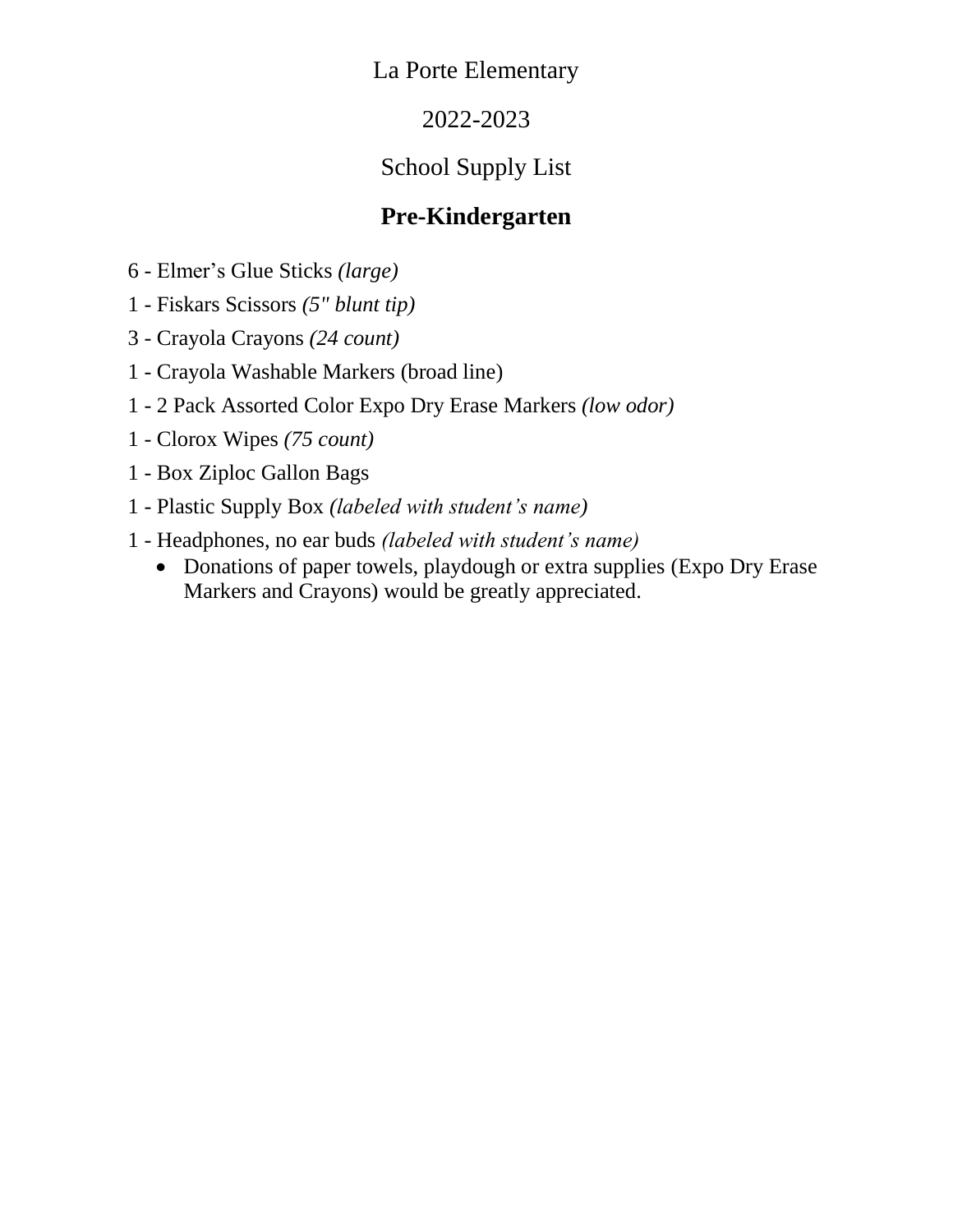### 2022-2023

# School Supply List

### **Kindergarten**

12 - #2 Pencils

- 12 Elmer's Glue Sticks *(small)*
- 1 Fiskars Scissors *(5" pointed)*
- 4 Crayola Crayons *(24 count)*
- 1 Crayola Washable Markers
- 1 4 Pack Black Expo Dry Erase Markers *(low odor)*
- 1 Ream White Copy Paper
- 1 Clorox Wipes
- 1 Hand Sanitizer *(large)*
- 2 Kleenex Facial Tissue *(200 count)*
- 1 Headphones, no ear buds *(labeled with student's name)*
- 2 Composition Notebooks *(labeled with student's name)*
- 1 Yellow plastic folder with pockets and brads
- 1 Box of Gallon Size Ziploc Bags
	- Donations of paper towels, playdough or extra supplies would be greatly appreciated.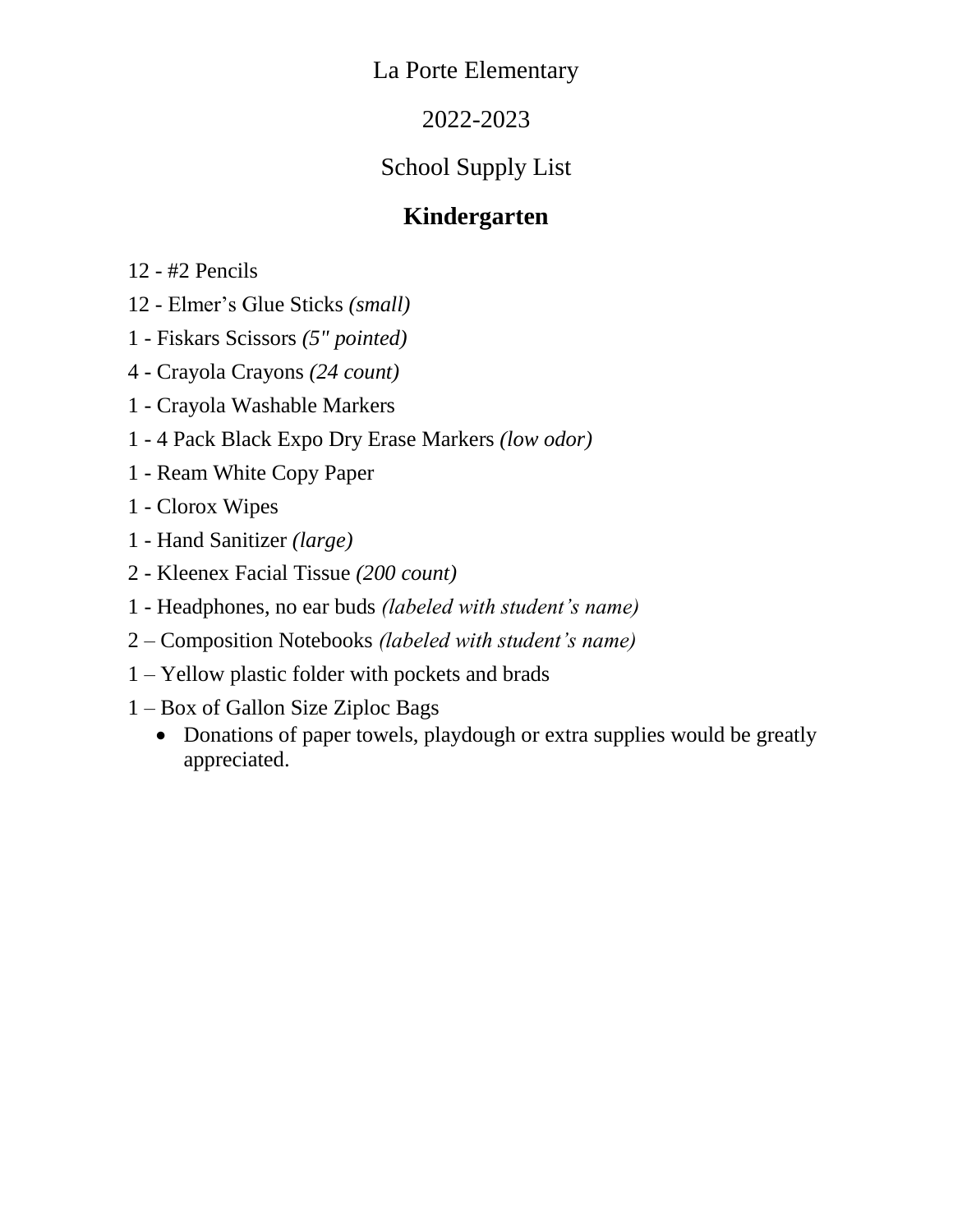### 2022-2023

## School Supply List

### **First Grade**

48 - #2 Pencils

4 - Beveled Pink Eraser

12 - Elmer's Glue Sticks *(small)*

1 - Fiskars Scissors *(5" pointed)*

3 - Crayola Crayons *(24 count)*

2 - Crayola Washable Markers

1 - 4 Pack Assorted Color Expo Dry Erase Markers *(chisel tip)*

1 - 4 Pack Black Expo Dry Erase Markers *(chisel tip)*

1 - Ream White Copy Paper

1 - Box Baby Wipes

1 - Hand Sanitizer

2 - Kleenex Facial Tissue *(200 count)*

1 - Plastic Supply Box *(labeled with student's name)*

1 - Headphones, no ear buds *(labeled with student's name)*

• Donations of paper towels, playdough or extra supplies would be greatly appreciated.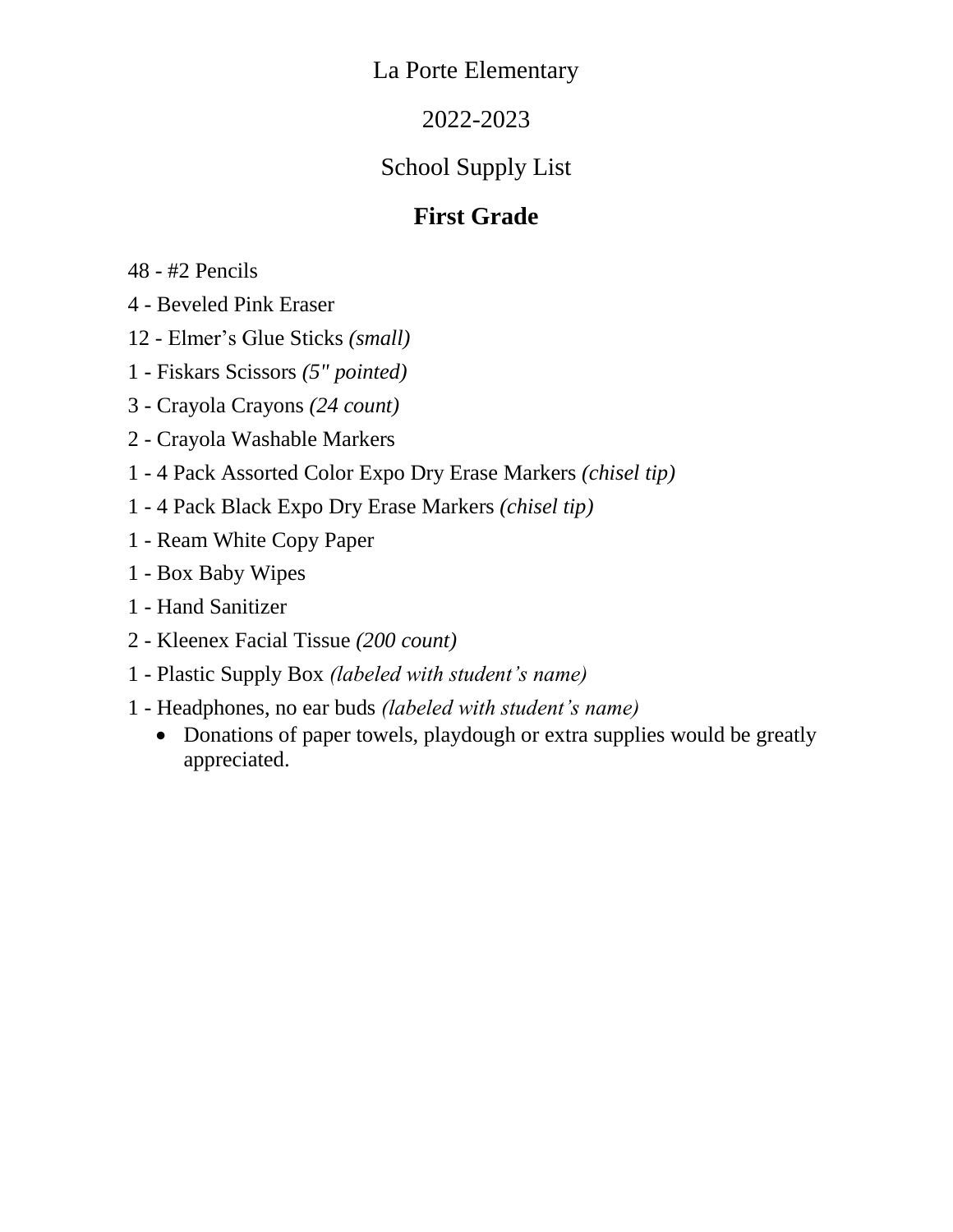### 2022-2023

# School Supply List

## **Second Grade**

- 12 #2 Pencils
- 2 Beveled Pink Eraser
- 1 9x12 Package of Construction Paper *(assorted colors)*
- 10 Elmer's Glue Sticks *(small)*
- 1 Fiskars Scissors *(5" pointed)*
- 2 Crayola Crayons *(24 count)*
- 1 4 Pack Assorted Color Expo Dry Erase Markers *(chisel tip)*
- 1 Ream White Copy Paper
- 2 Black and White Composition Notebook *(wide rule, no spiral)*
- 1 Blue Hard Plastic Folder with Pockets and Brads
- 1 Green Hard Plastic Folder with Pockets and Brads
- 1 Red Hard Plastic Folder with Pockets and Brads
- 1 Purple Folder with Pockets
- 1 Box Ziploc Sandwich Bags (GIRLS)
- 1 Box Ziploc Gallon Bags (BOYS)
- 1 Hand Sanitizer
- 2 Kleenex Facial Tissue *(200 count)*
- 1 Plastic Supply Box *(labeled with student's name)*
- 1 Headphones, no blue tooth, cordless or ear buds *(labeled with student's name)*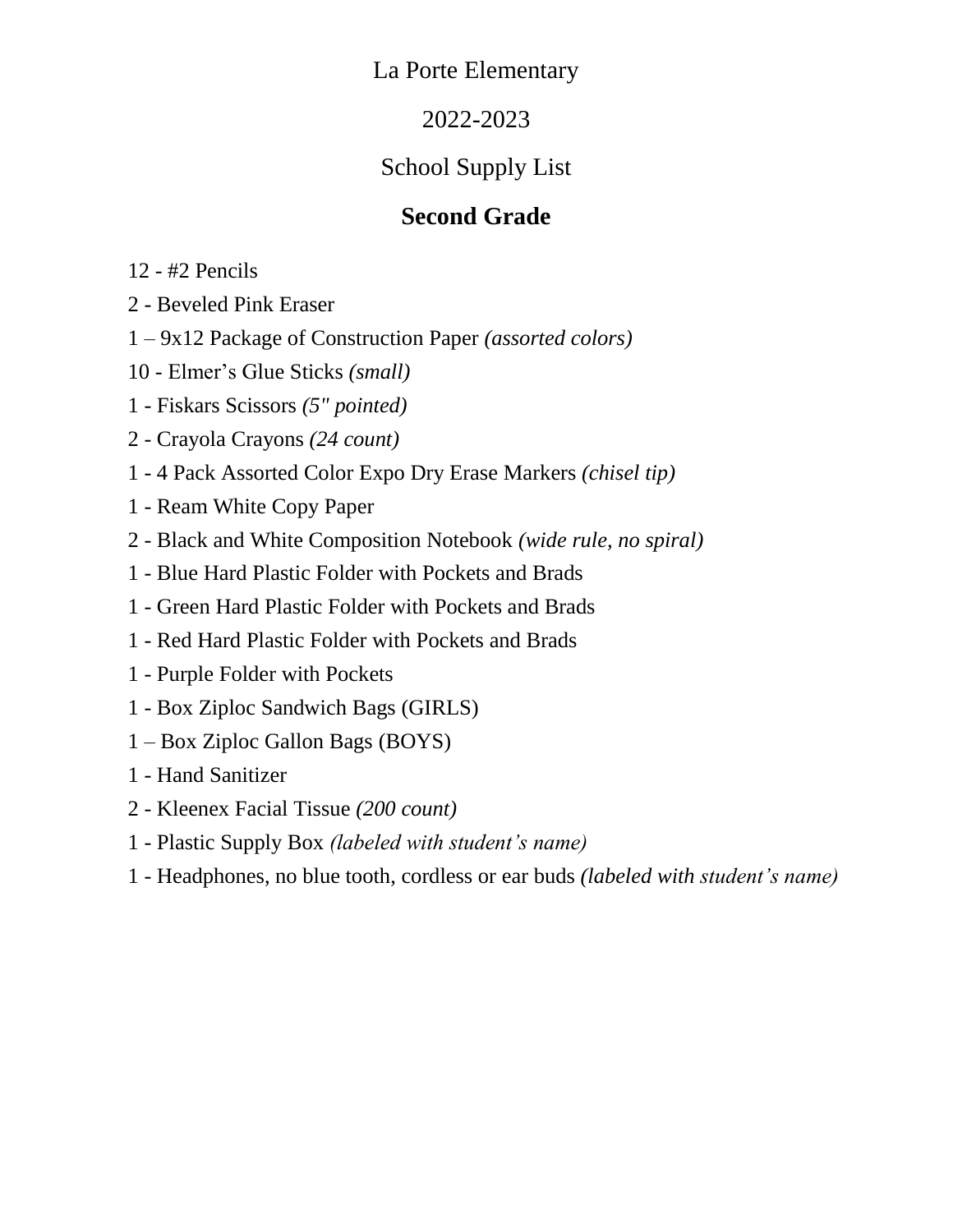### 2022-2023

# School Supply List

# **Third Grade**

48 - #2 Pencils

- 2 Beveled Pink Eraser
- 1 Package Cap Erasers
- 1 Box Gallon Size Ziploc Bags
- 1 12 Pack of Blue Pens
- 8 Elmer's Glue Sticks
- 1 Hand Sanitizer *(bottle w/ pump)*
- 2 Fiskars Scissors *(5" pointed)*
- 2 Crayola Crayons *(24 count)*
- 1 4 Pack Expo Dry Erase Markers *(black)*
- 1 Ream White Copy Paper
- 1 Package Notebook Paper (*wide rule)*
- 5 Composition Notebooks *(wide rule, no spiral)*
- 2 Blue Folder with Pockets and Brads
- 2 Red Folder with Pockets and Brads
- 3 Kleenex Facial Tissue *(200 count)*
- 2 Full Size Fabric Pencil Pouches *(no plastic)*
- 1 Headphones *(labeled with student's name)*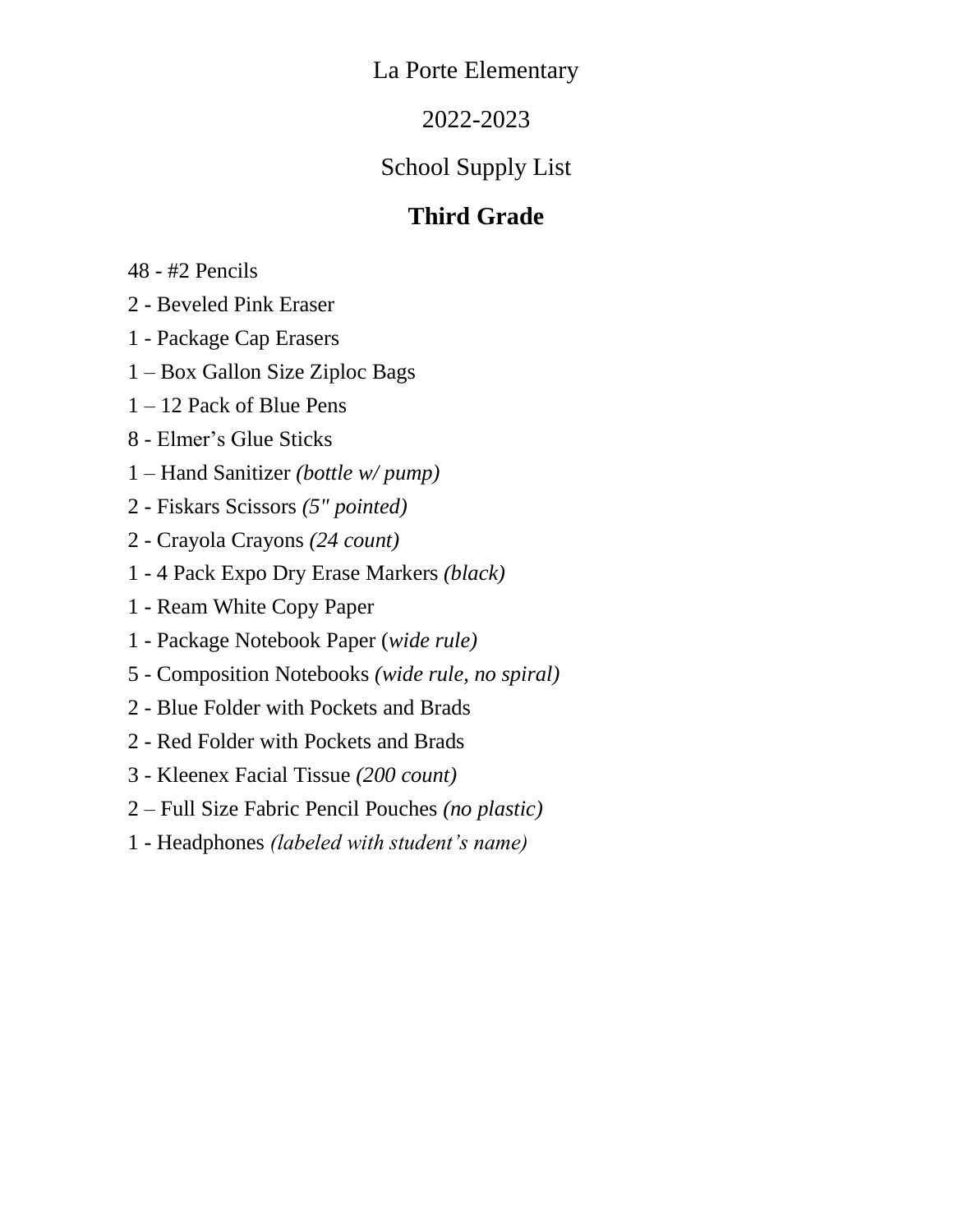### 2022-2023

# School Supply List

## **Fourth Grade**

- 2 Package of #2 Pencils *(24 count)*
- 1 Package Cap Erasers
- 1 Pack of Colored Pencils
- 3 Elmer's Glue Sticks *(large)*
- 1 Fiskars Scissors *(5" pointed)*
- 1 4 Pack Black Expo Dry Erase Markers *(low odor)*
- 1 Ream White Copy Paper
- 1 Package Notebook Paper (*wide rule)*
- 2 Composition Notebook *(wide rule, no spiral, assorted colors)*
- 3 Spiral Notebook *(wide rule, assorted colors)*
- 1 Blue Folder with Pockets
- 1 Purple Folder with Pockets
- 1 Red Folder with Pockets
- 1 Clorox Disinfecting Wipes
- 1 Hand Sanitizer
- 2 Kleenex Facial Tissue *(200 count)*
- 1 Zipper Pencil Pouch *(labeled with student's name)*
- 1 Earbuds *(labeled with student's name)*
- 1 Clear Water Bottle *(labeled with student's name)*